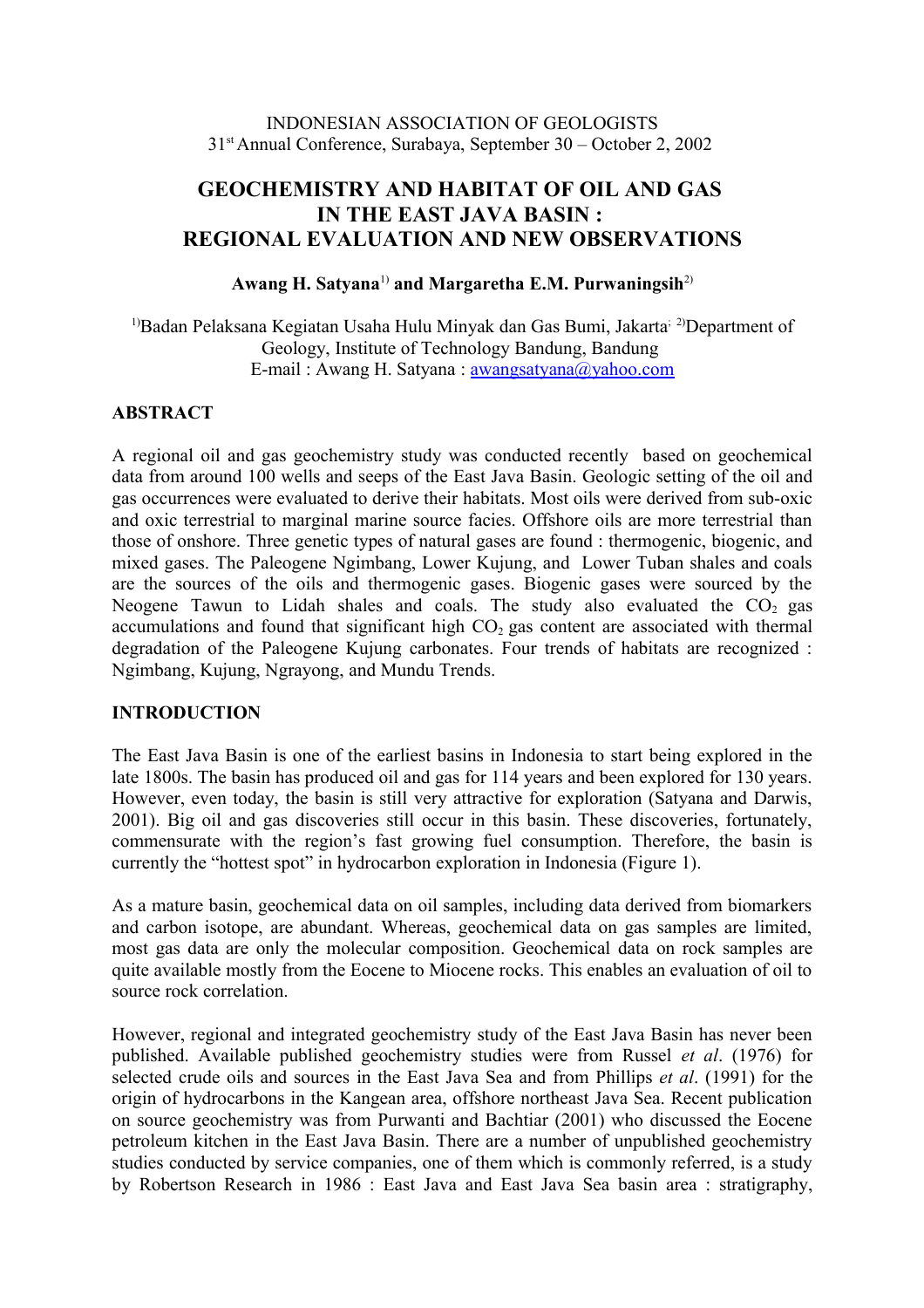petroleum geochemistry and petroleum geology. As for the East Java's gas geochemistry, there has never been published and unpublished regional studies.

This paper presents a regional oil and gas geochemistry study of the East Java Basin both onshore and offshore. The study was based on abundant published and unpublished data of more than 100 wells and seeps. The objective of the paper is to understand regional geochemistry of oil and gas and to define their habitats. Oil and gas properties, grouping and genetic types, source identification and deposition, mature kitchen, generation and migration versus basin evolution, and areas of accumulations will be addressed. Systematic understanding of the basin's oil and gas geochemistry will more enhance the discoveries within this basin.

# **SUMMARY AND CONCLUSIONS**

- Regional evaluation of the East Java's oil and gas geochemistry within this study is based on 86 oil, 33 gas, and 57 rock samples derived from around 100 wells and seeps distributed in the onshore and offshore areas.
- Oil geochemistry study shows that the East Java's oils are typically moderate-medium API degree (average 37º), low sulfur (0.21 % wt), medium-high pristane to phytane ratio (5.13), medium-high oleanane biomarker content (ratio of oleanane to hopane 0.60),  $C_{29}$ sterane dominated, light isotope carbon-13 ratio (saturate -27.1 ‰, aromatic -25.6 ‰), and moderately waxy. These characteristics indicate an oxic to sub-oxic terrestrial to marginal marine source facies of group "D" classification. Subdivision into onshore and offshore oil dataset, shows that the present offshore oils are more terrestrial and present onshore oils are more marine. Based on oleanane content, offshore oils are considered to be sourced by older sources than those of onshore. The offshore oils are grouped as " $D_1$ ", the onshore oils are grouped as " $D_{II}$ ". The oils were generated from medium maturity of average calculated Ro (derived from methyl phenanthrene index) 0.74 %. These match with the geologic setting of expected sources. Based on the geochemical inversion method, besides the oil to source correlation using GC and GC-MS, the expected sources of oils are middle Eocene Ngimbang, Late Oligocene Lower Kujung, and Early Miocene Lower Tuban shales/coals. Which the best sources are various, depending on local geologic setting.
- Gas geochemistry study shows that based on the gas composition and carbon-13 and deuterium isotopes, the East Java natural gas can be divided into three genetic types : thermogenic associated and non-associated gas, biogenic/bacterial gas, and mixed biogenic-thermogenic gas. Thermogenic gases have wet gas composition of methane 73- 94 % and ethane plus 6-27 %, isotopes of carbon-13 methane are -39.8 to -33.84 ‰ and isotopes of deuterium -152 to -145 ‰ indicating a wet thermogenic origin. Biogenic gases have dry gas composition dominated by methane from 99.5 to 99.8 % and ethane plus below 0.5 %, isotopes of carbon-13 methane are more negative (lighter) than -60 ‰. Mixed gas occurred by depth-selective accumulation with shallow biogenic and deep thermogenic origin. Thermogenic gas sources are similar with those of oil sources, i.e. from middle Eocene Ngimbang to early Miocene Lower Tuban shales/coals. Biogenic gas sources are the middle Miocene to Plio-Pleistocene shales and coals of the Tawun, Wonocolo, Mundu, Paciran, and Lidah Formations. Non-hydrocarbon gas of  $CO<sub>2</sub>$  is evaluated regionally and found that significant high  $CO<sub>2</sub>$  gas content (25-79 %) only occurs in the fields with Kujung-Tuban carbonate reservoirs located at the Cepu High